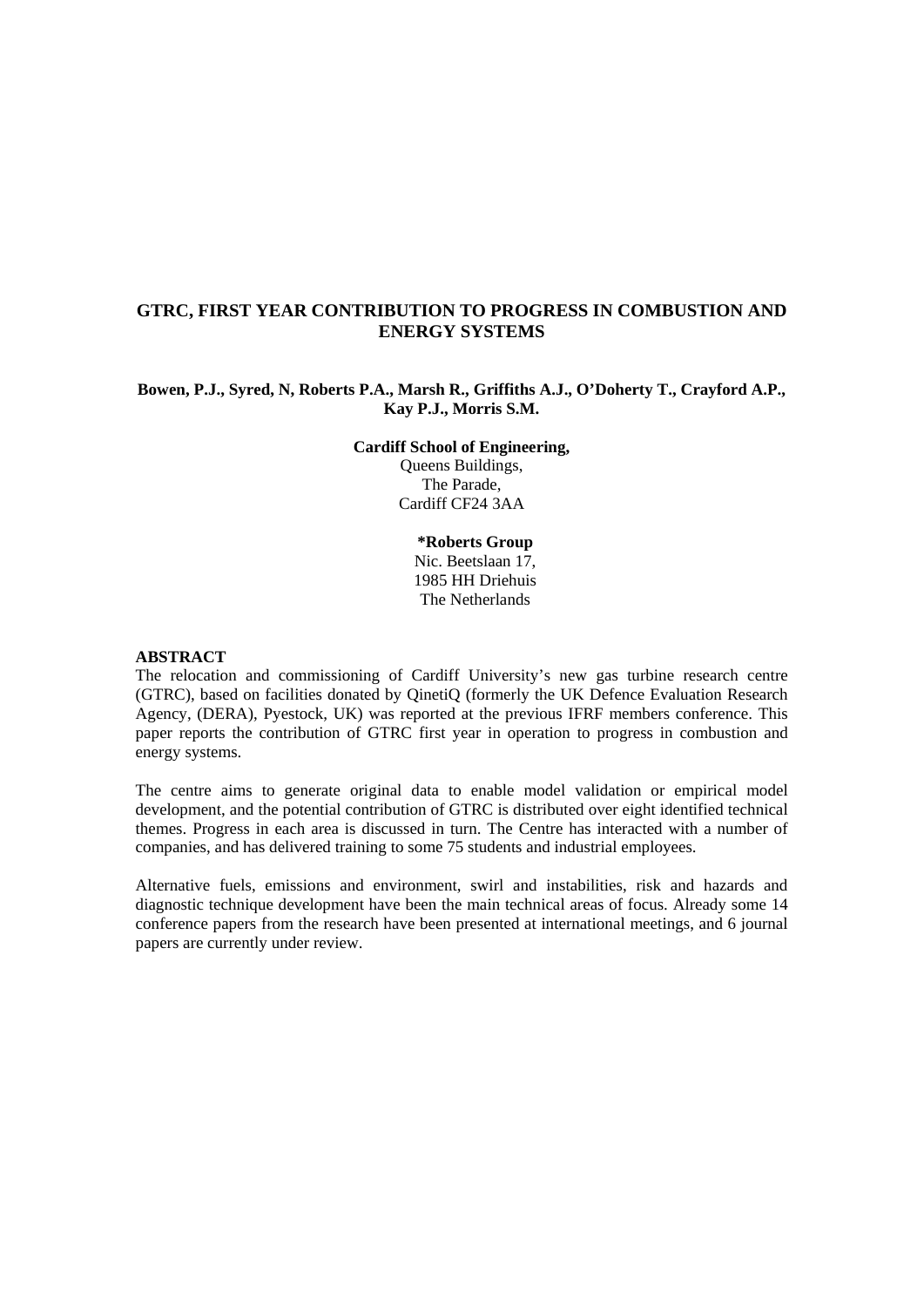### **1. INTRODUCTION**

The relocation and commissioning of Cardiff University's new gas turbine research centre (GTRC) based on facilities donated by QinetiQ (formerly the UK Defence Evaluation Research Agency, (DERA), Pyestock, UK) was reported at the previous IFRF members conference [1]. Here the contribution made to progress in combustion and energy systems through various joint industry and EU programmes subsequent to the GTRC launch in 2007 during the first full year of operation (Oct. 2007/8) is summarised.

The mission of the centre is to provide original, high-quality validation data to enable the development of models of gas turbine combustion and sustainable energy-related processes [2]. The centre has delivered research progress consistent with this aspiration, for a broad range of applications. Several of the published papers were funded through a large 23-partner EU framework programme which investigated 'Alternative Fuels for gas Turbines' (AFTUR), where the GTRC contribution was delivered as a subcontractor to QinetiQ, with close association with Siemens Industrial Turbomachinery Ltd.



**Figure 1: Cardiff Gas Turbine Research Centre (GTRC) (a) Externally (b) Internally (HPCR***)* 

The current areas of research, innovation and engagement offered by GTRC http://www.cugtrc.co.uk through its facilities and expertise of its academic directorate comprise (i) combustion and fuels, (ii) emissions and environment, (iii) swirl, instabilities and combustor dynamics, (iv) risk and hazard quantification, (v) atomisation, sprays and fuel mixing, (vi) novel diagnostic techniques, (vii) heat and mass transfer, (viii) novel propulsion systems, and (ix) professional training. Most of these areas have been addressed during the first year of operation.

In keeping with the GTRC's research and innovation status, it is reassuring to note that whilst some of the work has been undertaken under contractual client confidentiality, still the majority of the research undertaken has been allowed to be published in the open literature, hence proving to be of mutual benefit to, and an excellent example of industry/academic interaction. Furthermore, the diversity of contracts attained enabled a broad range of GTRC's suite of rigs and diagnostic capability to be commissioned and utilised. Whilst this proved demanding for the GTRC research and technical personnel, it ensured that the Centre was fully utilised during its first year, and allowed the facility capabilities to be fully commissioned. Contributions to each of the theme areas stated above over the first year of operation are summarised in the following sections.

# **2. COMBUSTION AND FUELS**

The drive towards sustainability means that future gas turbine designs are going to have to be able to accommodate a range of non-traditional fuels including hydrogen-rich and CO2 rich gases. However, information of the basic combustion properties associated with fuel blends and mixtures is scarce even at atmospheric pressure let alone those conditions pertaining at the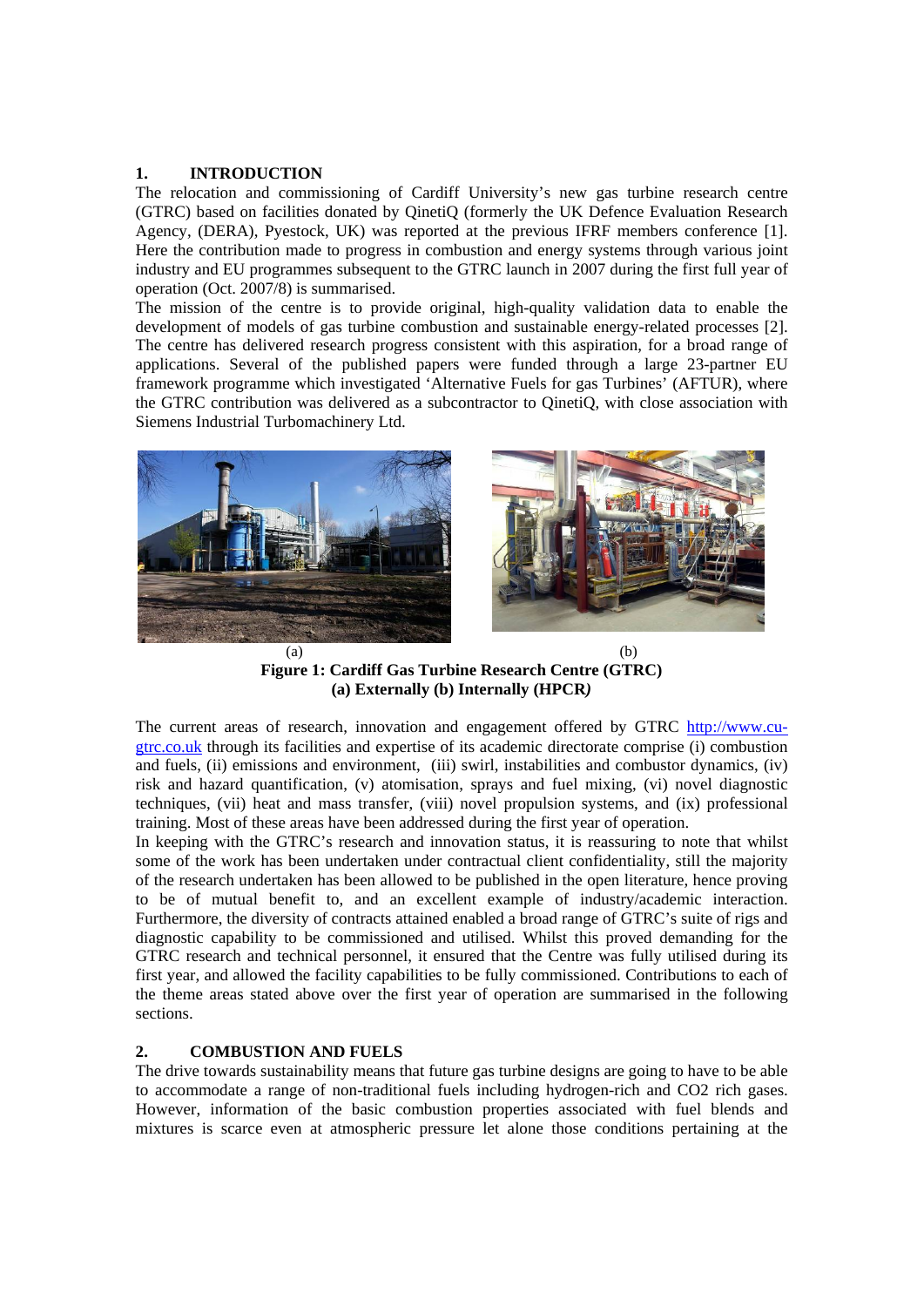elevated gas turbine pressure and temperatures. This has lead to substantial work programmes in this area.

### **2.1 Turbulent Burning Rate of Alternative Fuels for Gas Turbines Using Stationary Flame Burner at GTRC – High Pressure Combustion Rig (HPCR)**

The main focus in this research area was funded by the EU FP 'AFTUR' programme to investigate the turbulent burning rate characteristics of a range of 'alternative fuel' mixtures – such as hydrogen/methane and methane/CO2 - under conditions of elevated temperature and pressure of relevance to gas turbines [3]. This research programme was undertaken on the HPCR (high-pressure) arm of the GTRC facility (Figure 1b). A new optical rig (HPOC) has been designed and commissioned to operate on the HPCR arm. Equivalence ratios studied ranged from 0.65-1.45; pressure and temperature conditions considered are summarised in Table 1.

| Gas mixture                 | Methane % | Carbon dioxide % | Hydrogen % | Pressure, bara | Temperature, K |
|-----------------------------|-----------|------------------|------------|----------------|----------------|
| $100\%CH_{4}$               | 100       |                  |            | 3.7            | 473, 673       |
| $85\%CH_4$ -15 $\%CO_2$     | 85        | 15               |            | 3.7            | 473, 673       |
| $70\%CH_{4}$ -30 $\%CO_{2}$ | 70        | 30               |            | 3, 7           | 473, 673       |
| $85\%CH_4$ -15 $\%H_2$      | 85        |                  | 15         | 3.7            | 473, 673       |
| $70\%CH_{4}$ 30 $\%H_{2}$   | 70        |                  | 30         | 3.7            | 473, 673       |

### **Table 1. Mixtures Specified in the AFTUR Turbulent Burning Rate Programme**

Turbulent conditions were characterised using a DANTEC laser Doppler anemometry (LDA) system. The flame boundary was identified using seed combined with a PHOTRON high-speed camera with laser sheet to highlight the reactant zone and to attain enough images for statistical analysis (Figure 2). The combustion conditions prevailing were determined to reside within the 'corrugated flamelet' region of the traditional Borghi diagram through evaluation of the turbulent intensity and integral turbulent length scale.



**Figure 2. Example of High-Speed Turbulent Flame Images Using Seed-Density Approach** 

Various methods for analysing the turbulent flame images were appraised and optimised. The processed data showed that the methane-hydrogen mixture results correlated reasonably well with some, though not all, of the limited data available for comparison. The effect of reducing burning rate by CO2 addition to methane was quantified for the mixtures specified in Table 1, and it was shown that an increase in initial ambient gas temperature significantly increased turbulent burning rate of the mixtures (Figure 3ii), whilst increased pressure induced a reduction. Methane and methane/CO2 mixtures demonstrated similar trends with respect to the influence of ambient conditions. In the case of lean hydrogen/methane mixtures, an increase in temperature (Figure 3i) or pressure augmented turbulent burning rate, whereas the influence of ambient pressure was minimal for rich mixtures. The results are analysed further in the full reference.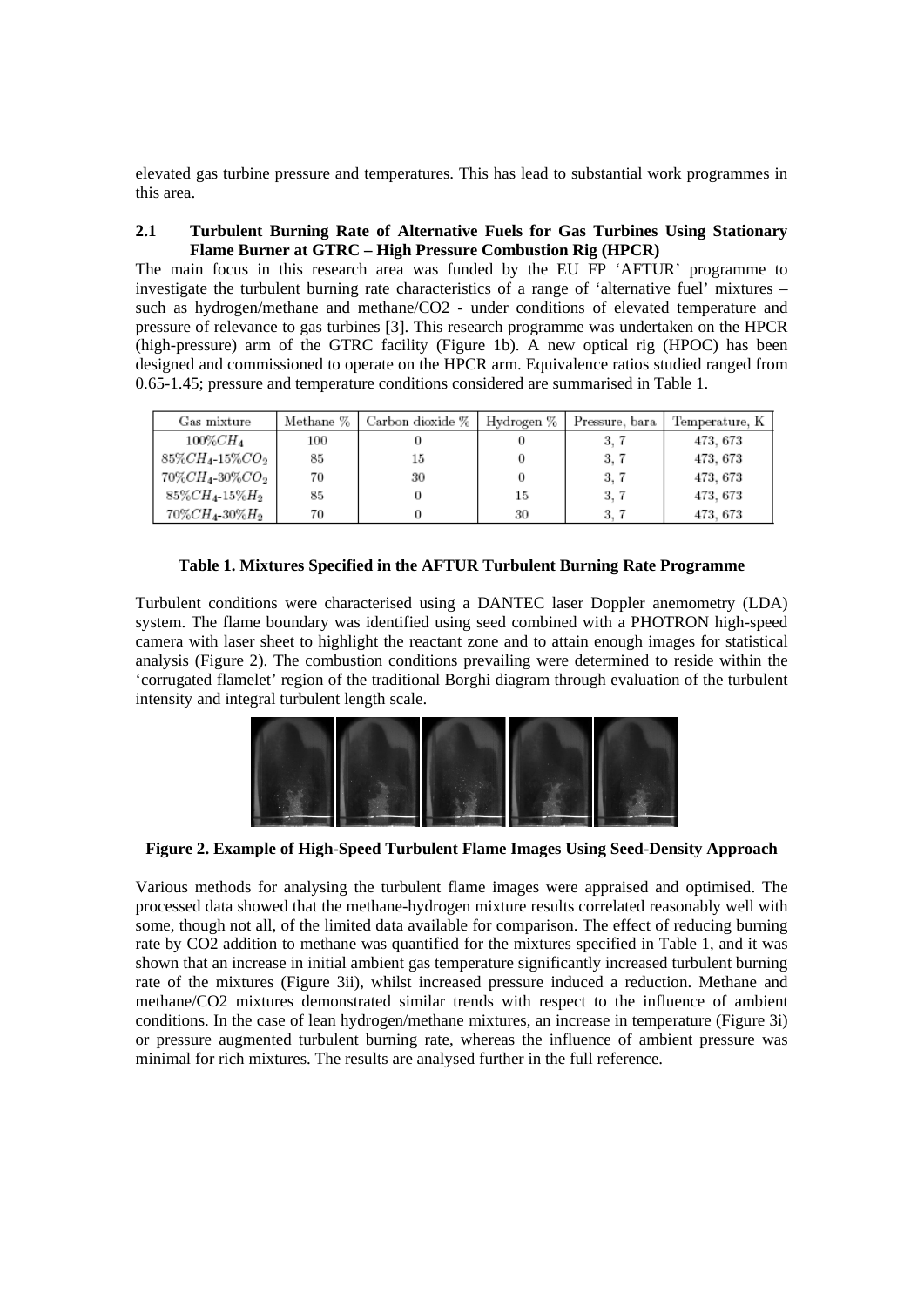

**Figure 3. Effect of Ambient Temperature at Elevated Pressure on Turbulent Burning Rate : (i) CH4 and CH4/H2 (ii) CH4 and CH4/CO2** 

### **2.2 Laminar Burning of Alternative Fuels Using Propagating Flame Methodology**

Other burning rate data was generated through industrial contracts at GTRC throughout the year utilising the propagating flame methodology within the GTRC optical cloud combustor described in [1]. These programmes considered other multi-component and 'alternative' fuels on behalf of QinetiQ and BP, but the data are currently subject to client confidentiality constraints.

### **3. EMISSIONS AND ENVIRONMENT**

There is a continuing pressure on gas turbine manufacturers to produce machines with increasingly benign impact on the environment. This has historically meant stringent regulations on the production of NOx emissions, but as we increase our understanding of and ability to measure other pollutants, future legislation is likely to become more focussed on other airborne pollutants also, such as fine particulate matter.

### **3.1 Detailed Internal Species Measurements of a Siemens Combustor at Gas Turbine Relevant Conditions**

The aim of this QinetiQ-sponsored research contract undertaken at GTRC was to assist Siemens in their development programme for their family of liquid-fuelled DLE combustors, and more specifically to provide unique spatially-resolved combustion species measurements within one of their combustors [4] to appraise 2-phase Computational Fluid Dynamic (CFD) predictions.

Siemens Industrial Turbomachinery Ltd. has addressed the environmental demands for low NOx emissions by the development of a world-leading dual-fuel DLE combustor. For the size of engine considered in this programme (5-13MW), it is important to many Siemens customers to have a dual fuel capability in order to provide backup power in case of the non-availability of the primary fuel. One of the great advantages of the Siemens design is that it can provide a DLE liquid capability with minimal modification to the burner concept. However, diesel operation is more problematic than with gaseous fuelled operation, with greater attention required during the fuel delivery process, which can result in higher than expected emissions and/or induce combustor dynamics.

The Siemens burner (Figure 4i) is designed to operate on either natural gas or diesel, and in this programme, the burner was operated under lean conditions with two different fuels simultaneously for the first time, with a symmetrically-injected methane pilot and a grade 2 diesel main flame.

GTRC offers a unique combustion test capability where the Sector Combustion Rig (SCR) allows a gas sampling probe to the inserted into an active gas turbine combustor at realistic operation conditions (Figure 4ii). Inlet conditions in terms of temperature (up to 900K, non-vitiated), mass flow (up to 5kg/s) and pressure (up to 10barA) can be individually controlled to provide a range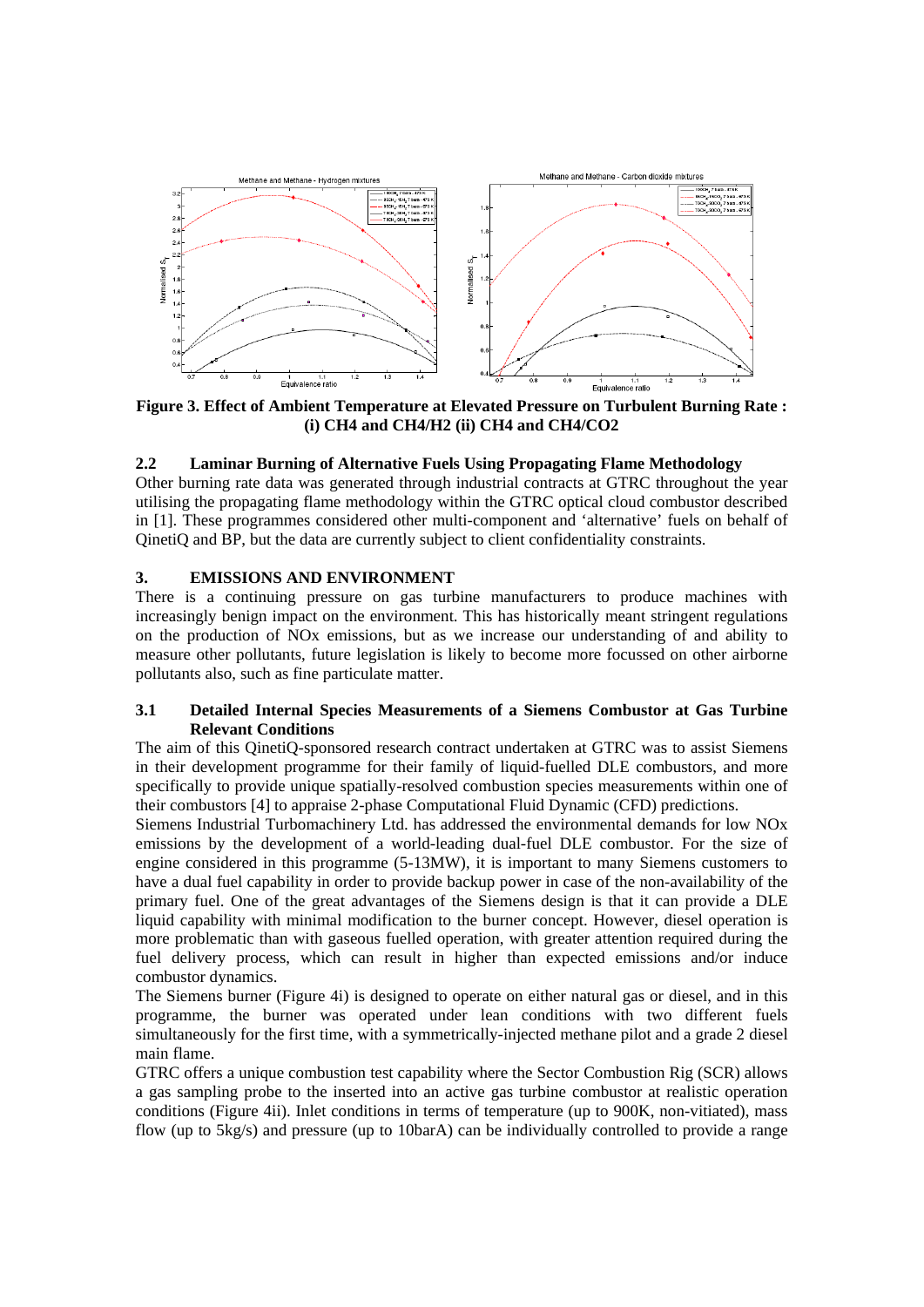of operating conditions. The design of the water-cooled probe (originally designed and manufactured by QinetiQ) allows four degrees of freedom (pitch, yaw, axial and rotational translation) of probe movement.



**Figure 4. Siemens Burner (i) and Unique Internal Traversing System** 

Measurements were taken at eight discrete planes along the length of the combustor, from the entry of the pre-chamber to a significant distance into the combustor. Two axial traverses were made along the combustor centreline, one with gas pilot and the other without. At each plane, measurements with a resolution of 9mm were made along a horizontal diameter. A further line of data was taken 10mm below the central axis with a resolution of 18mm in order to demonstrate off diameter behaviour of the burner. Data was also taken to assess combustor asymmetry.

The probe is connected to a heated stainless steel sample line which is maintained at a temperature of  $463K +10K$ , which is used to convey the gas sample to a suite of Signal gas analysers. The suite includes analysers for CO, CO2, NO, NO2, UHC and O2. More detail of the gas sampling/analysis procedure and operation is referenced within the paper [4], and the raw data is processed to ARP 1533.

Results were presented in the form of either line plots or surface contours - with examples given in Figure 5 – to enable direct comparison with CFD output. It is shown that the pilot flame had minimal influence on the results, and detailed analysis and discussion of the spatial variation of species, AFR and combustion efficiency presented.



**Figure 5. Examples of plots of (i) Normalised AFR and (ii) Dry NOx (ppmvd 15% O2) in the Siemens combustor 10mm below the burner Centreline for CFD Validation Studies** 

The programme is noteworthy and influential in that it provides the first internal traverse of a diesel-fuelled gas turbine burner at gas turbine relevant conditions. Whilst CFD validation of a traditional liquid fuel such as diesel is important in the development of new diesel burner designs, it is with alternative liquid fuels in mind that the study was initiated – post CFD validation, models may be applied with greater confidence to alternative fuels, ultimately allowing the use of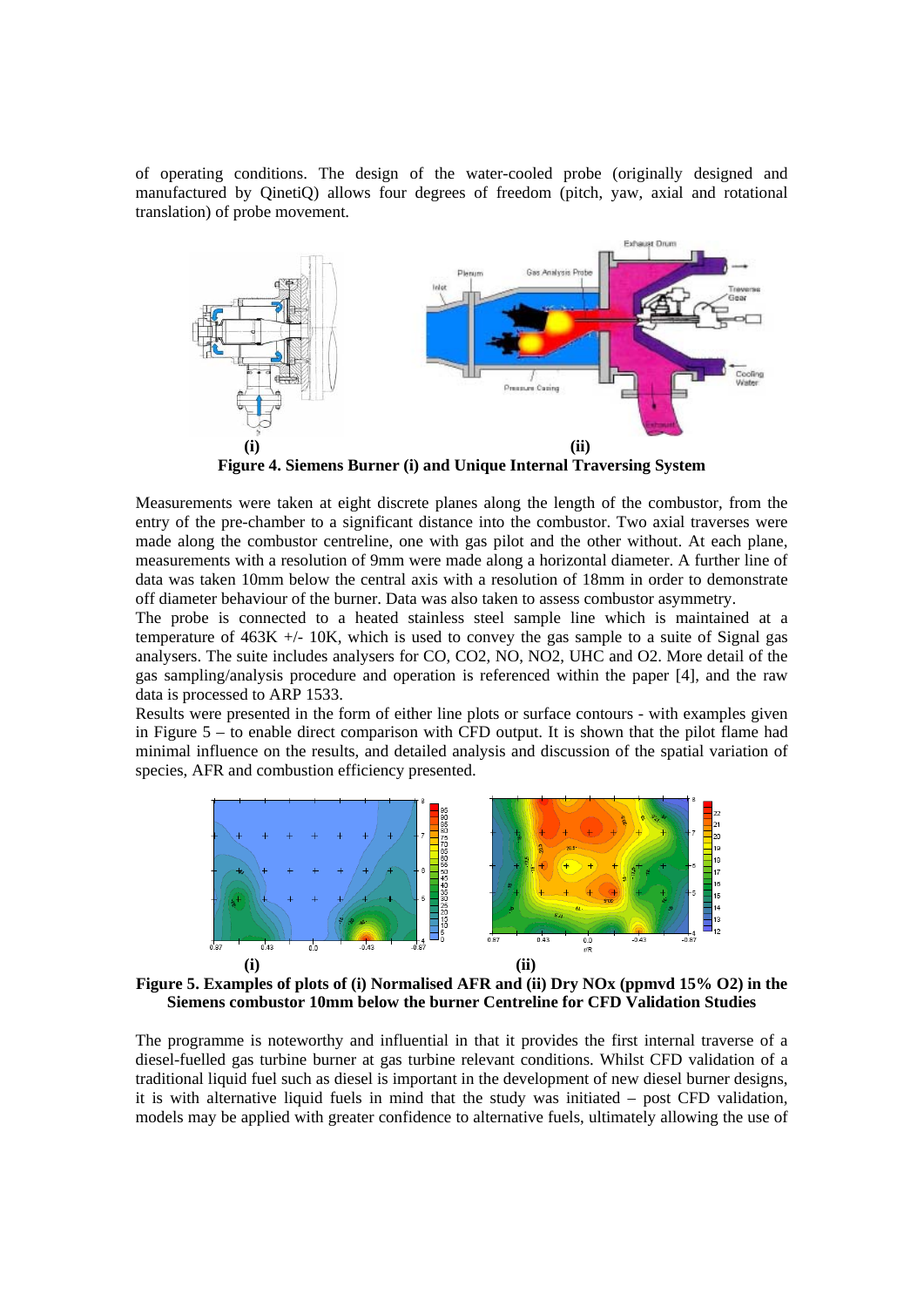more environmentally friendly liquid fuels in gas turbines. It is also important to the development of GTRC that the SCR with internal traversing is now available for liquid fuel studies, as well as simultaneous dual-fuel (gas-liquid) operation, which enable more studies of gas turbine performance during fuel changeover.

## **3.2 Spatially-Resolved Particulate Emission Measurement from Gas Turbines**

A programme of work has been undertaken with GTRC in collaboration with an established OEM to enhance understanding of fine particulate matter (PM) formation from gas turbine engines. Fast-response PM measurements were taken by GTRC researchers during this collaborative programme. The results from this research programme are currently subject to confidentiality, although it is anticipated they will be published in the near future.

# **4. SWIRL, INSTABILITIES AND COMBUSTOR DYNAMICS**

Lean premixed combustion using swirl flame stabilisation is widespread amongst gas turbine manufacturers. The use of swirl mixing and flame stabilisation is also prevalent in many other non-premixed systems. Problems that emerge include those due to flame stabilization as a mechanism dependent upon fuel type, combustor geometry and thermo-acoustic instabilities.

Low NO<sub>x</sub> and syngas burners are technologies that are used to considerably reduce emissions and to accommodate new fuels, and are used extensively in the gas turbine industry. Swirling flows and often lean premixing of fuel and air are at the core of these processes. The effectiveness of these emissions reduction techniques are due to the more uniform temperature profiles generated by the very stable and lean combustion processes produced by swirling flows. However, localized in homogeneities in air-fuel ratio are known to stimulate instabilities in the burning region via unbalanced combustion regimes, often coupled with system or combustor acoustic modes, fluid dynamic instability and stimulated by the Rayleigh criterion. The effectiveness of any premixing system is also clearly influential here.

Swirling flows have been studied extensively for numerous combustor/burner applications with special emphasis on their three dimensional characteristics and methodology for flame holding. These flows are designed to create coherent recirculation zones capable of recycling hot chemically active reactants to enable excellent flame stability to be achieved. It has been found that the levels of swirl used in some combustors, coupled with the mode of fuel injection can induce the appearance of unwanted and undesirable regular fluid dynamic instabilities. These can couple with natural resonances, exciting large amplitude oscillations which can damage equipment, provoking partial or complete failure of the system. Combustion may also occur in and around these structures causing fundamental changes of flame stabilization mechanisms owing to changes in length scales, turbulent flame speed, flame stretch and other related parameters. Simultaneously combustion may occur in flame fronts which engulf these coherent structures again giving rise to different flame stabilization mechanisms. Combustion may also suppress some time-dependent coherent structures, although evidence is that acoustic coupling may well re-introduce them.

Numerical simulation has also been used in an attempt to explain the complex interactions between large swirling flow coherent structures and combustion. Despite some successes, the results obtained for more intricate cases with high flow rates, high swirl involving combustion, leave much to be desired. Therefore, systems that use high swirl numbers require extensive and expensive experimentation for optimization.

GTRC academic staff has a wealth of experience in characterising and analysing the 3 dimensional coherent structures associated with high swirl number flows through a research team which has developed over 30 years [5], [6]. To advance these studies, a relatively simple 100kW swirl burner design has been utilised throughout 2007/8 to characterise a whole family of coherent structures which arise from complex combusting flows of direct relevance to gas turbine burners.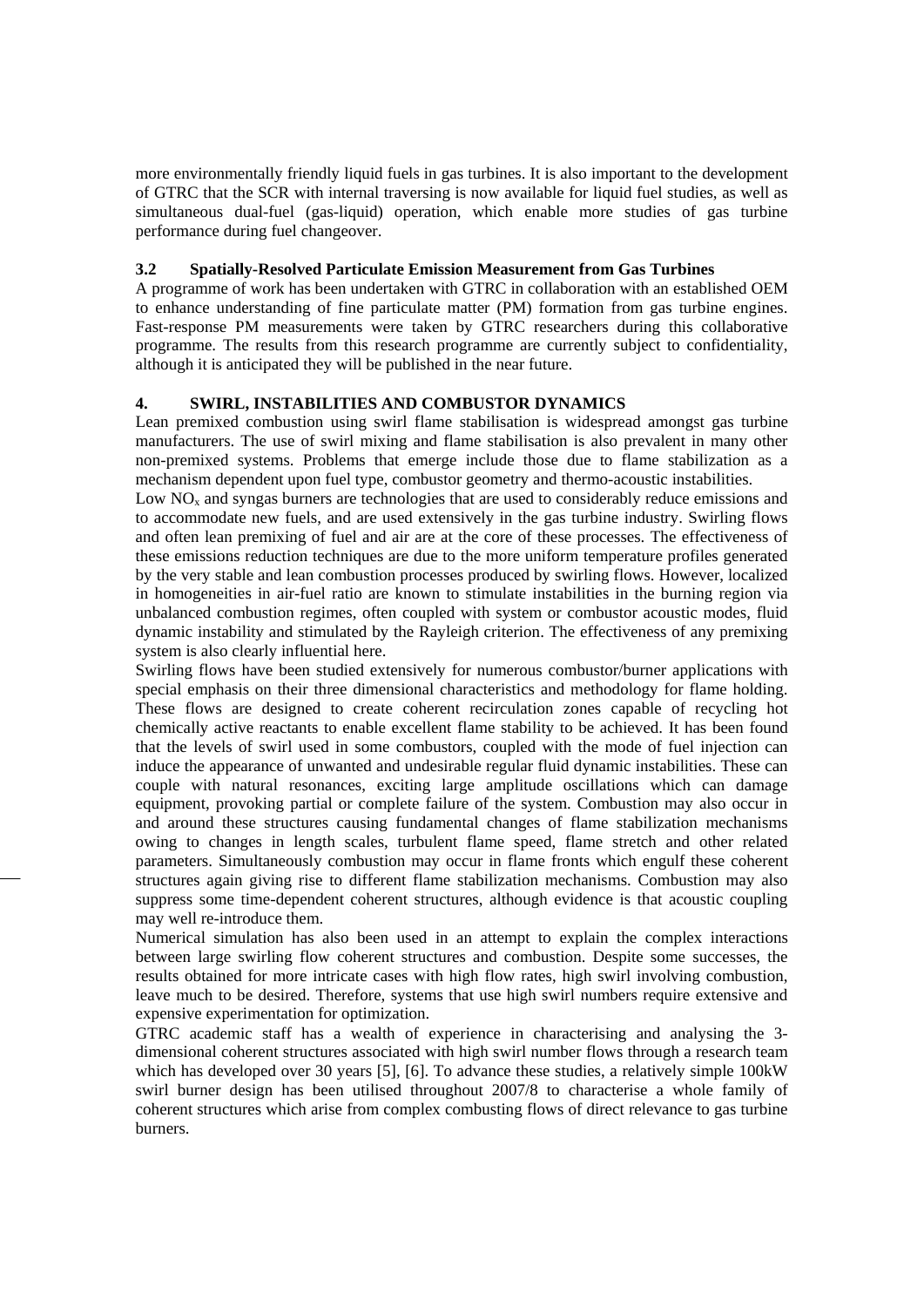Significant progress has been made in 2007/8 in this area through doctoral research sponsored by the Mexican government (CONACYT) which is reported in a series of papers by Valera-Medina et al. ([7],[8],[9],[10]). Of particular note is the development of a new integrated diagnostic technique which enables the 3-dimensional characteristics of structures associated with vortex breakdown, such as precessing vortex cores and reverse flow zones, to be identified and their characteristics in terms of geometrical shape and kinematics to be quantified. Phase-resolved particle-imaging velocimetry (PIV) – integrated with a suitable triggering device such as a hotwire - enables efficient generation of temporally-resolved planar flow fields as exemplified in Figure 6i. There is considerable time benefit in using a planar characterisation technique such as PIV in this instance, as it now becomes possible to build fully 3-dimensional plots of these complex structures (Figure 6ii) by systematically traversing downstream, which would have been impractical using the previously utilised systems with phase-resolved laser Doppler anemometry (LDA), for example.



**Figure 6. (i) 2D P1V Image at the Nozzle Outlet, 150 frames/section, z = 0.00 D. Color scale from 0.00 to 12.00 m/s, increment 0.8 m/s.(ii) Identification of the 3D Precessing Vortex Core Structure** 

This hybrid diagnostic technique has allowed the identification of hitherto unreported dual-vortex systems (Figure 7) which is consistent with previous dual-vortex predictions through an inviscid analysis of the problem using variational methods ([6]). The co-existence and interdependence of the PVC and CFZ is also established.



**Figure 7. Two-vortex Structure, with PVC and CRZ[x/D].** 

More detailed analysis of the strong influence of relevant dimensionless groups such as swirl number, Reynolds number, equivalence ratio and geometrical variations are generated and discussed within the papers. Intermittent coherent structures are also noted, as well as the practical notification that very small quantities of diffusive fuel injection has a disproportionately strong influence on flame stabilisation for lean premixed swirling flames. Future work will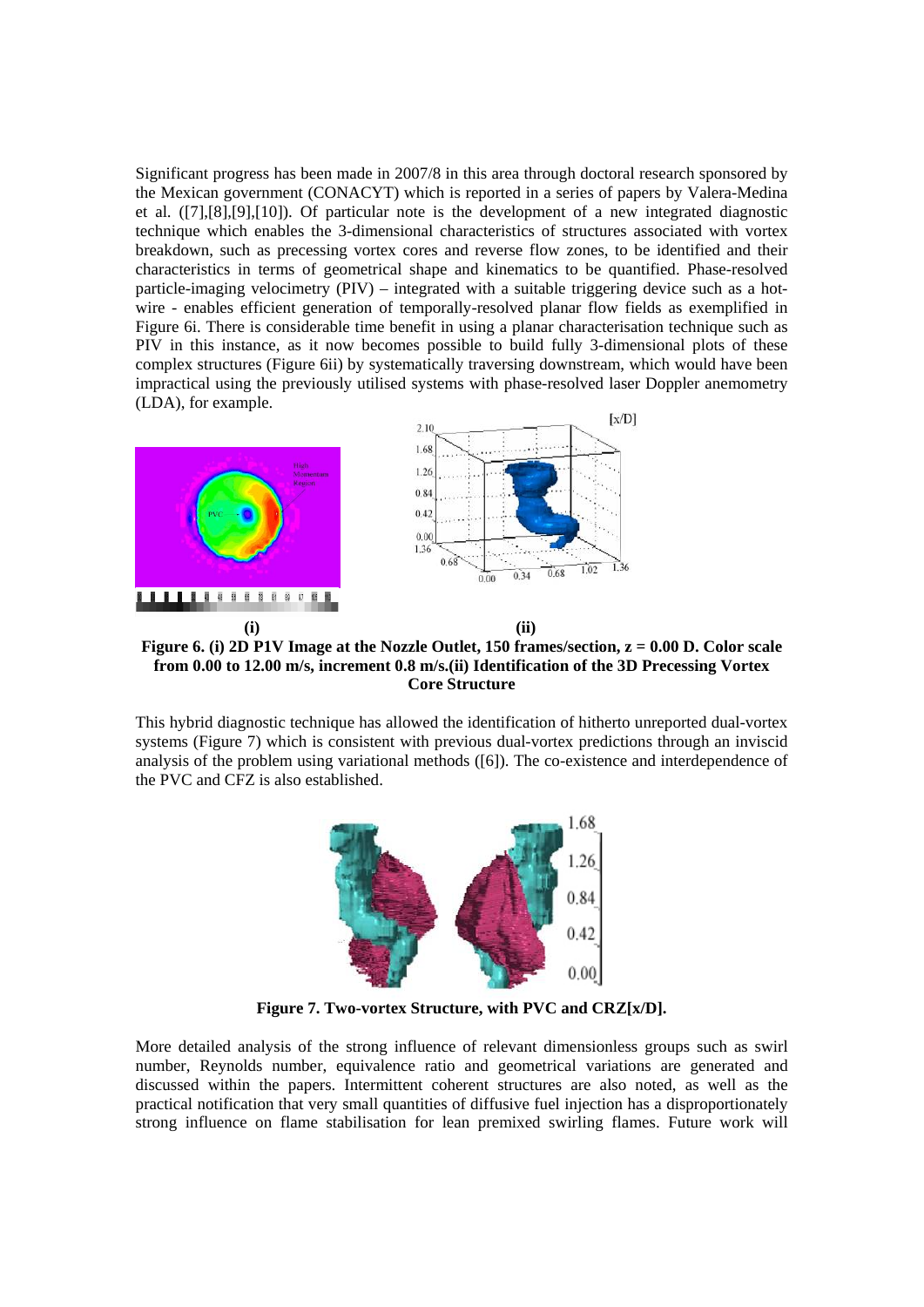develop this research programme into conditions of relevance to gas turbine operating conditions, through utilisation of GTRC high-pressure facilities.

# **5. RISK AND HAZARD QUANTIFICATION**

The transition to utilisation of alternative fuels and alternative combustion strategies such as lean, premixed systems for gas turbines introduces the potential for new risks and hazards which need careful study to enable risk minimisation at the design stage as well as good risk management during operations. Two joint-industry projects delivered in 2007/8 fall into this category of research.

## **5.1 Auto-ignition Characteristics of Traditional and Bio- Fuels with Application to Gas Turbines**

As discussed in section 3, compliance with increasingly tough emissions legislation is critical to the business of gas turbine manufacturers and operators alike. Emission reduction has been technically difficult to achieve, especially those for ultra low NOx in land based gas turbine engines. However, in most current applications, reduced emissions are being achieved with the use of lean burn, premixed combustion processes which produce less thermal NOx as a result of having relatively low flame temperatures. Unfortunately, one of the inherent disadvantages of premixing fuel and air prior to combustion is exposure to auto-ignition. The onset of auto-ignition can present a major threat to the integrity of the combustion system. Provided that the autoignition temperature of the fuel is reached, spontaneous auto-ignition will occur after a characteristic auto-ignition delay time (ADT). If premix ducts can be designed to achieve adequate mixing in timescales shorter than the characteristic ADT, auto-ignition will be avoided. Thus, the design of a premix duct is heavily reliant upon knowledge of the auto-ignition delay time for a given fuel-air mixture and operating range.

Furthermore, there is current pressure on industrial gas turbine manufacturers to extend the operation of their machines to a range of renewable fuels in order to both protect the environment and to provide enhanced energy security. Extending the capability of Dry Low Emission (DLE) gas turbine technologies based on lean premixed combustion to a wider range of fuels, including those of lower calorific value produced by gasification of biomass and hydrogen-enriched fuels would require relevant auto-ignition knowledge. However, no ADT data is available for the types of fuels being proposed. Furthermore, there is wide variety of measurements of ADT in the literature, and not a great deal in the region of interest to gas turbine combustor inlet conditions. This is due to a range of different experimental methodologies being employed to measure ADT, as well as the focus traditionally being on other areas of application e.g. automotive compressionignition engines.

ADT is usually expressed as a function of equivalence ratio, ambient temperature and pressure using the global reaction correlation:

$$
\tau = A \times \phi^m \times p^n \times e^{\frac{E}{2R}}
$$

(1)

The aim of the 2007/8 GTRC research programme was to develop such correlations for alternative fuels [11]. Table 2 shows the gaseous fuel mixtures considered in this programme.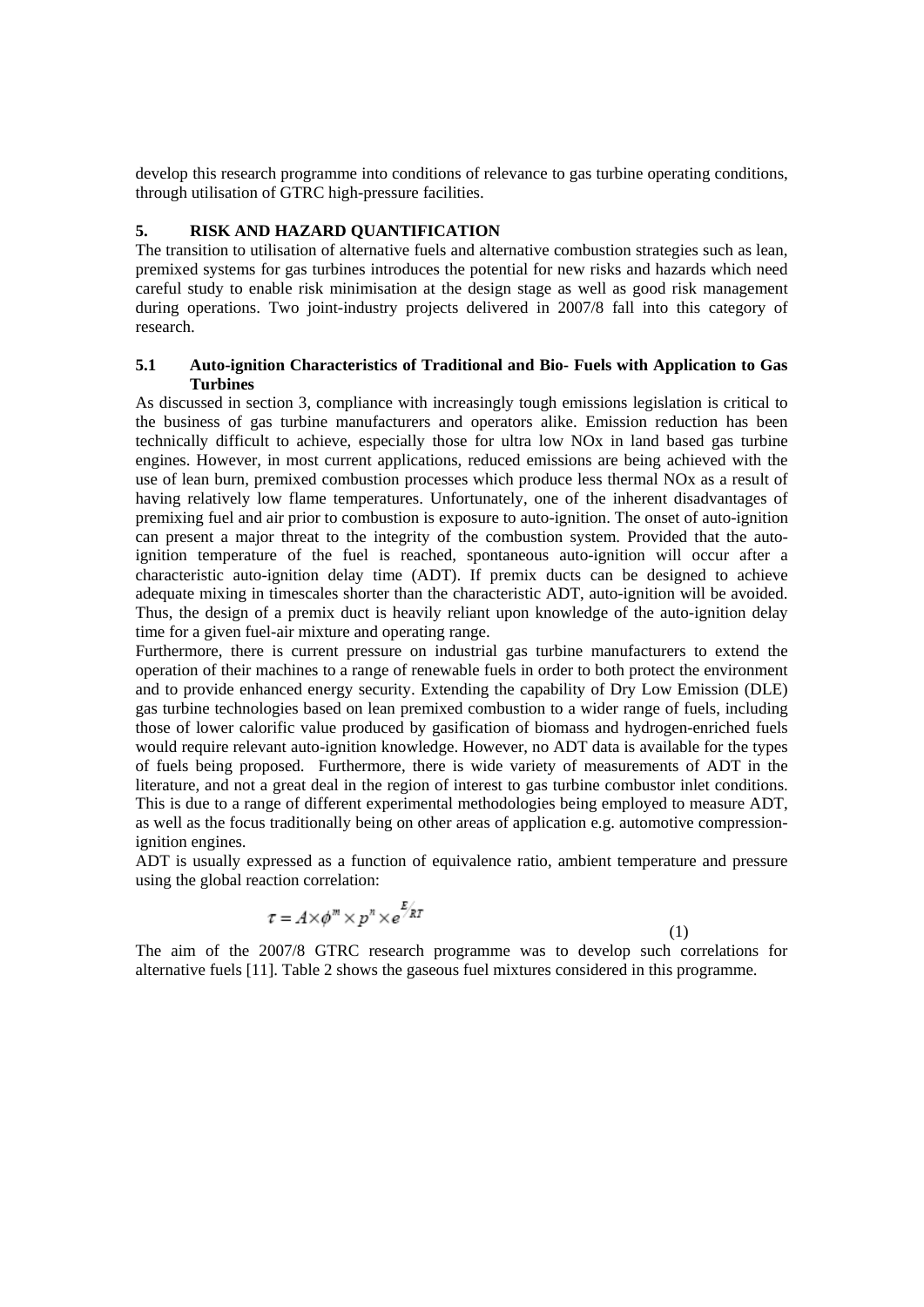|                                   | COMPONENT |          |          |                               |                          |       |       |
|-----------------------------------|-----------|----------|----------|-------------------------------|--------------------------|-------|-------|
| <b>ALTERNATIVE</b><br><b>FUEL</b> | $H_2$     | co       | CH,      | C <sub>2</sub> H <sub>4</sub> | $C_2H_0$                 | CO,   | N,    |
| <b>Blo/Methanication</b>          |           |          | 64.8%    |                               |                          | 35.2% | ۰     |
| Pyrolycic gac                     | 20.9%     | 44.5%    | 16.1%    |                               | 5.8%                     | 12.2% | 0.6%  |
| Air-blown<br>gasification         | 11.4%     | 16.8%    | 5.0%     | 1.1%                          |                          | 15.4% | 50.3% |
| H <sub>i-</sub> enriched gas      | 42.4%     | 31.5%    | 11.6%    |                               | 4.0%                     | 8.7%  | 1.8%  |
| DATUM FUEL                        | CH,       | $C_2H_0$ | $C_2H_0$ | $C_4H_{10}$                   | co,                      | N,    |       |
| Natural gas                       | 85.5%     | 3.1%     | 0.6%     | 0.1%                          | 1.5%                     | 9.2%  |       |
| Methane                           | 100%      | ۰        | ۰        | ۰                             | $\overline{\phantom{a}}$ | ٠     |       |
|                                   |           |          |          |                               |                          |       |       |

**Table 2. Gaseous Fuel Mixtures Studied within Programme** 

The ADT of different gaseous and liquid fuels were measured at GT-relevant conditions using a flow rig previously designed by QinetiQ, but re-commissioned in 2007 and now owned by GTRC. The programme of work was undertaken in collaboration with and subcontracted to QinetiQ, as part of the AFTUR EU programme. Detailed description of the experimental methodology for gaseous fuel testing is reported in the full paper [11]. The cross-sectional design is presented in Figure 8. Air is fed into the working section through a venturi flow meter at up to 16 bar and 880K. The remainder of the airflow is allowed to bypass the working section in order to insulate the test duct. Downstream of the venturi flowmeter, the working section comprises a fuel injection housing and the instrumented test duct.



**Figure 8. Cross-section of the GTRC Auto-Ignition Flow Rig** 

For both gaseous and liquid fuel, the fuel was preheated and injected via a pulsed injection system into the leading edge of the test section. Considerable laboratory characterisation studies of the fuel injection process using CFD and optical diagnostic techniques were undertaken to optimise and quantify fuel delivery.

No measurable auto-ignition could be achieved at any condition for any of the gaseous fuels tested across a broad range of equivalence ratios. The auto-ignition delay times of all the gaseous fuels tested was thus demonstrated to be greater than the measured test duct residence time at the cited conditions for this particular experimental configuration. Hence, ADT for these gaseous fuels and conditions were predicted using a previously-developed chemical kinetic scheme; details of these results are presented in the full paper [11].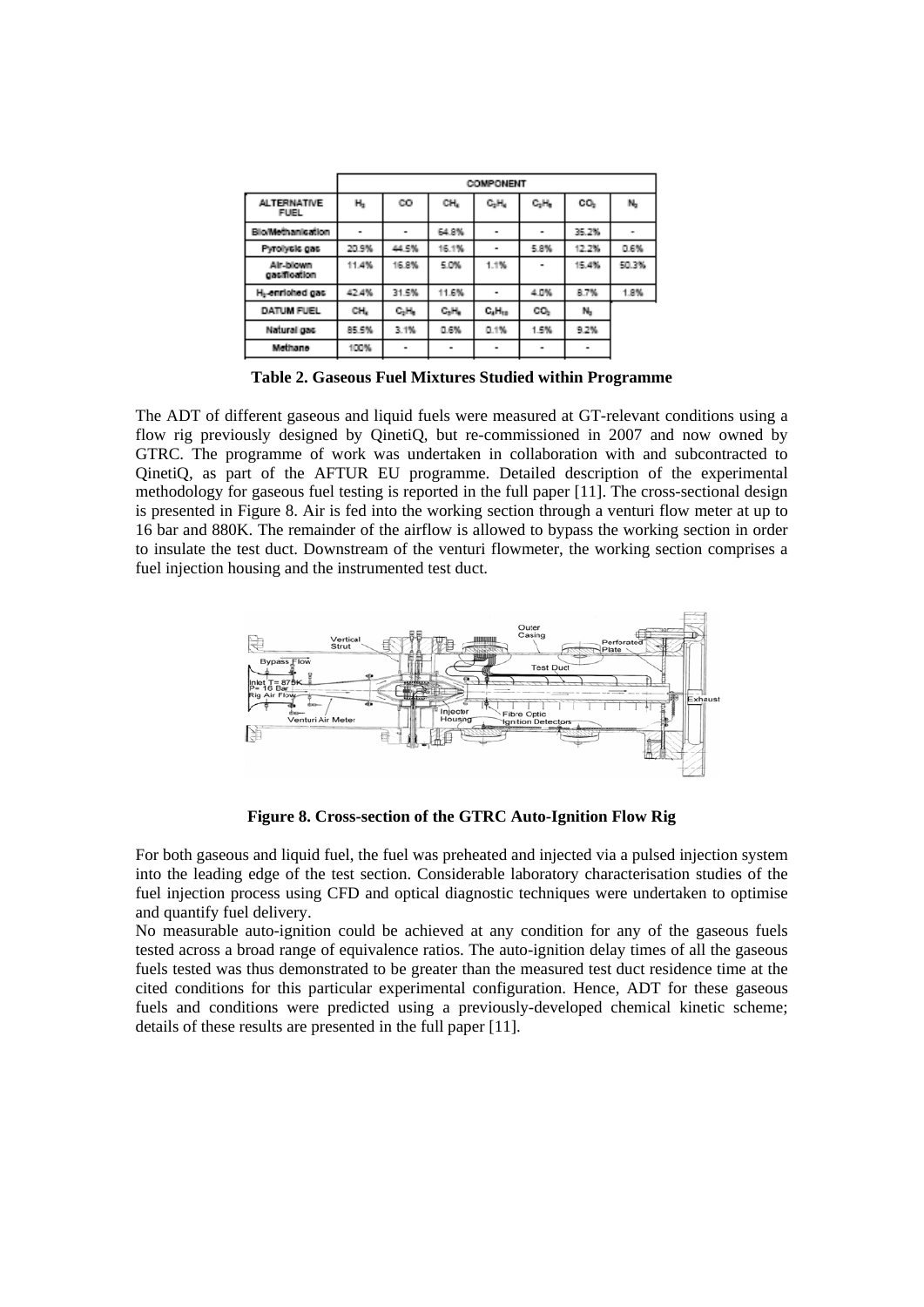

**Figure 9. (i) Relative Independence of Equivalence Ratio on ADT for Diesel and Biodiesel at P ~ 11bar, T ~ 800K (ii) Influence of Elevated Pressure on ADT for Diesel and Biodiesel.** 

Figure 9 presents representative graphs of data for (i) diesel and (ii) bio-diesel showing the influence of equivalence ratio and pressure respectively for particular operating conditions. From such data, appropriate exponents for use in Equation 1 were derived, and compared with the limited previous data available in the literature.

### **5.2 Accidental Two-Phase Flashing Releases of Liquified Fuels**

Many chemicals such as alternative fuels (e.g. LNG) and toxic materials may be stored or transported under liquefied conditions. This raises the possibility of a two-phase 'flashing' release should accidental loss of containment occur. Indeed, many accidents have involved the two-phase release of hazardous chemicals into the atmosphere. The potential for subsequent rainout results (Figure 10) in reduced concentrations in the remaining cloud, but can also lead to extended cloud duration because of re-evaporation of the rained-out liquid.



**Figure 10. (i) DNV- PHAST Philosophy for 2-phase Liquified Fuel Releases (ii) Flashing-Jet Phase Doppler Anemometry (PDA) Measurements being undertaken at GTRC** 

For accurate hazard assessment one must accurately predict both the amount of rainout and reevaporation of the pool. Det Norke Veritas (Norway) Ltd. is an international leader in the development of commercial hazard consequence and risk assessment software through development of their commercial models such as 'PHAST' (Figure 10i). The aim of this research programme is to improve the 2-phase flow rate and the atmospheric dispersion capability (via UDM - Unified Dispersion Model) of the DNV 'PHAST' software suite. The work undertaken in 2007/8 ([12]-[14]) represents 'Phase III' of an ongoing 8-year industry-funded programme between DNV and Cardiff School of Engineering, and was funded by DNV software, Gaz de France, RIVM (Dutch Government), TOTAL, Norske Hydro and Statoil (merged into StatoilHydro during the period of the programme).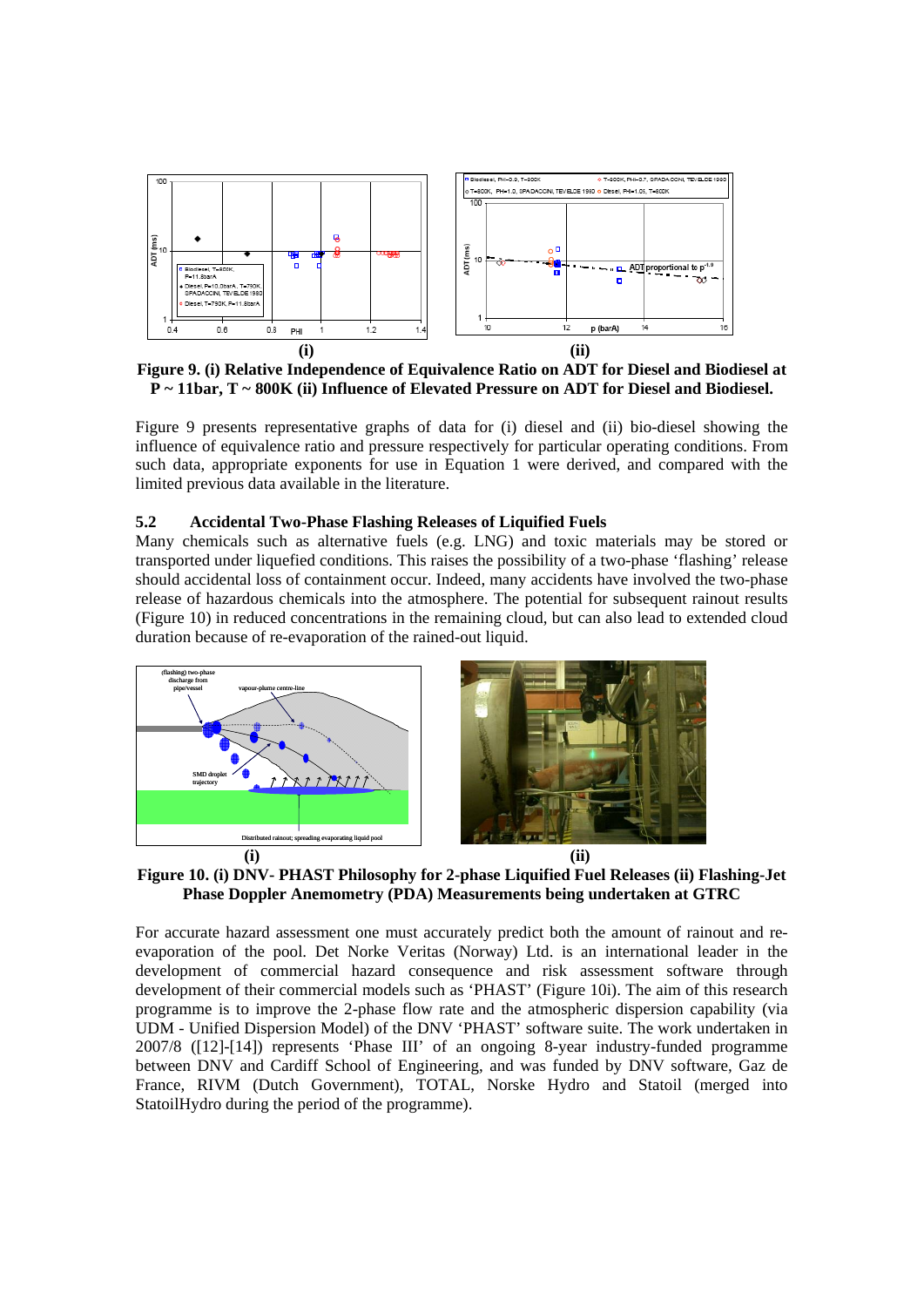Initially, the lack of an appropriate atomisation model for large-scale 'flashing' releases had been highlighted as a significant limitation in determining downstream dispersion characteristics (UDM). Subsequently, a semi-empirical modelling approach was proposed for an improved 'flashing' atomisation model, based on a combination of albeit limited observations of rainout and atomisation fundamentals. The proposed model was based on a tri-functional model which depends upon the release thermodynamic and aperture characteristics. However, there was limited data upon which to validate this proposed methodology.

Hence, the research programme presented in Table 3 was agreed to enable variation of model input variables (via the appropriate dimensionless groups – Weber, Reynolds, Jakob, etc..) to justify the modelling approach across a broader range of conditions, as well as highlight areas of quantitative deficiency for future development. The experimental programme was undertaken at GTRC, where facilities were upgraded to enable spray characterisation of alternative fuels under a broad range of release conditions.

| Fluid         | Release condition | Stagnation<br>temperature<br>$^{\circ}\mathrm{C}$ | <b>Nozzle</b><br>diameter<br>(mm) | $L/d_0$<br>(-)   | Pressure<br>(barg) |
|---------------|-------------------|---------------------------------------------------|-----------------------------------|------------------|--------------------|
| Water         | Sub-cooled        | Atmospheric                                       | 1, 2                              | 1.01, 0.505      | 6, 10, 14          |
| Cyclohexane   | Sub-cooled        | Atmospheric                                       | 0.75, 1, 2                        | 1.4, 1.01, 0.505 | 6, 8, 10, 12, 14   |
| Gasoline      | Sub-cooled        | Atmospheric                                       | 0.75, 1                           | 4.53, 3.4        | 6, 8, 10, 12, 14   |
| Water         | Superheated       | 185                                               | 0.75, 1                           | 3.54, 4.5        | 10                 |
| Cyclohexane   | Superheated       | 180                                               | 1, 2                              | 1.01, 0.505      | 7.5.10             |
| <b>Butane</b> | Superheated       | Atmospheric                                       | 0.75, 1.2                         | 1.4,1.01,0.5     | 9.5,8,7.5          |
| Propane       | Superheated       | Atmospheric                                       | 1,2                               | 1.01,0.5         | 6.5,7.5            |
| Gasoline      | Superheated       | 180                                               |                                   | 1.01             | 10                 |

**Table 3. Agreed Experimental Programme for Flashing Jet Releases** 

Figure 11 shows for the first time the direct justification for a tri-linear approach to the flashingjet atomisation model.



**Figure 11. Comparison of Proposed Flashing-Jet Atomisation Model (Red Line) Against Experimental Data** 

These types of trends were observed for all the experimental conditions considered. Whilst the trends observed are extremely encouraging, it is noted that quantitative improvements are required, particularly under release conditions of low-superheat.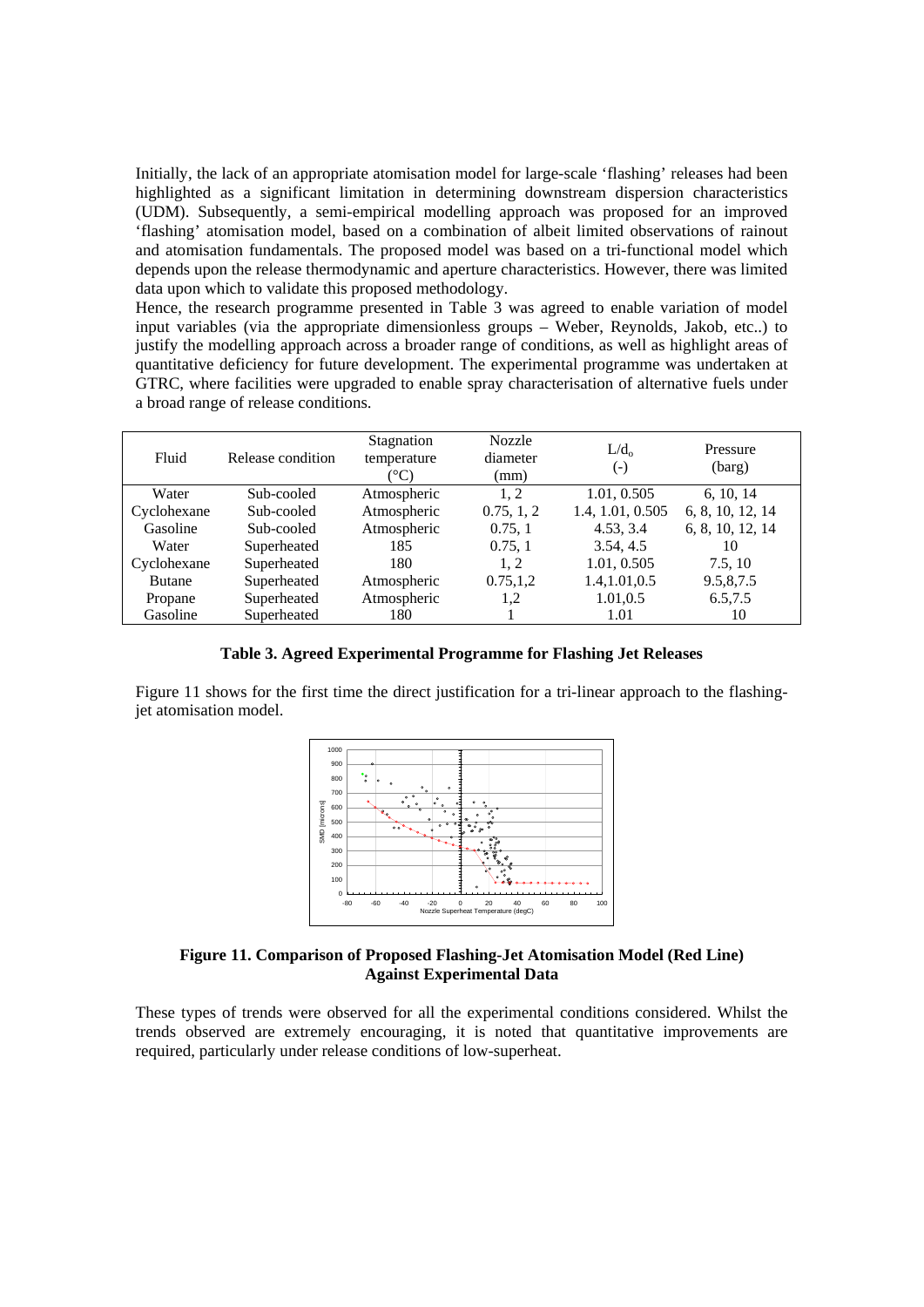# **6. ATOMISATION, SPRAYS AND FUEL MIXING**

The main development in 2007/8 in this area was the commissioning of a new high-flowrate spray characterisation cell for traditional and alternative fuels, with the availability for pre-heat or superheat, and with capability for secondary atomisation gas (e.g. for air-assist, effervescent, etc..). The flashing jet joint industry programme discussed in the previous section utilised these new facilities, and several research programmes are funded for the 2008/9 GTRC research programme.

# **7. NOVEL LASER DIAGNOSTIC SYSTEMS FOR COMBUSTION SYSTEMS**

The development of new diagnostic techniques is required for a vibrant research and innovation culture at GTRC and to enable it to pursue its mission statement. It has already been noted in previous sections that in 2007/8 laser diagnostic systems were applied to new rigs for the first time, and that hybrid diagnostic systems have been developed to elucidate new thermo-fluid structures of relevance to gas turbine development. In this section, enabled through a UK government strategic research equipment grant (SRIF), two new planar fluorescent imaging techniques have been proposed and developed. This work has been sponsored by Ricardo Consulting Engineers primarily in the context of providing CFD validation data for directinjection automotive engines (G-DI). However, the processes under consideration, namely fuel film quantification after spray impingement, and relative liquid/vapour air-fuel ratios are very relevant to the gas turbine community also, and GTRC has already been in discussion with a Gas Turbine OEM concerning their adaptation to similar 2-phase gas turbine fuel problems.

# **7.1 Quantifying Transient Liquid Fuel Films During Spray Impingement (TIR-LIF)**

The interaction between sprays and solid surfaces is a phenomenon encountered in a wide variety of industrial applications such as direct injection engines, gas turbines, spray coating, spray cooling, and spray painting among others. In order to quantify this process accurately it is crucial to determine correctly two interacting characteristics: the generation of secondary droplets and the accumulation of a liquid fuel film on the wall. The relative interaction of these characteristics is influenced greatly by pre-impact conditions, such as: pre-impinging spray characteristics, ambient conditions, and impact angle, and also surface characteristics such as geometry, temperature and roughness.

This research programme proposes and develops a new temporally-resolved laser induced fluorescence (LIF) technique to analyse and quantify the fuel film formed due to impingement of a pressure swirl G-DI spray on a flat quartz surface. The technique complements time resolved post-impingement spray characterisation developed by GTRC staff, where post-impact secondary droplets are measured using Phase Doppler Anemometry (PDA). It also follows GTRC work through which a LIF technique was proposed to quantify the fuel film thickness formed as a result of impingement of a pressure swirl injector on a flat surface. The technique relies on the principle that upon excitation by laser radiation, the intensity of the fluorescent signal from a carefullyselected dopant such as 3-pentanone is proportional to the film thickness. Initial results at atmospheric conditions showed that airborne droplets affected the fluorescent signal from the fuel film. This is due to the fact that the laser continues its path upwards and the light thereby excites the airborne liquid fuel above the piston surface, increasing the fluorescence signal detected by the camera. Hence, a new methodology was proposed, based on the principle of total internal reflection of the incident laser radiation, and subsequent laser induced fluorescence (hence TIR- $LIF - see Figure 12$ )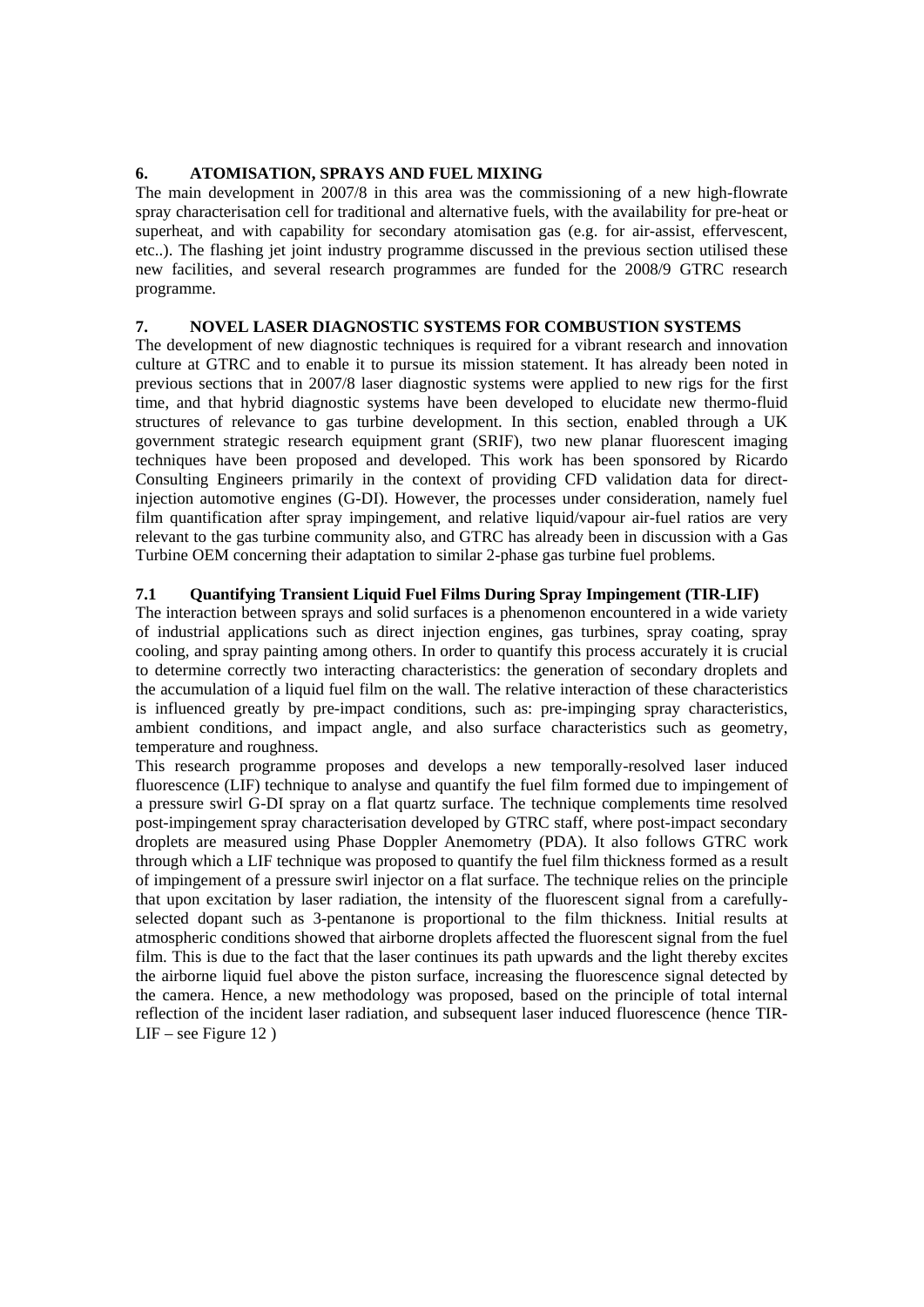

**Figure 12. New TIR-LIF Optical Set-up** 

A binary solution of 10 % by-vol of 3-pentanone in iso-octane was used as a test fuel with a Nd:YAG laser utilising the fourth harmonic at wavelength 266 nm as the excitation light source and an intensified CCD camera used to record the results as fluorescent images. The propagation of the excitation laser beam through the optical piston is carefully controlled by total internal reflection (TIR-LIF). Other known sources of error, such as shot-to-shot variation in laser-pulse energy, are also carefully minimised.

Calibrated temporally-resolved benchmark results of a transient spray from a gasoline direct injector impinging on a flat quartz crown under atmospheric conditions are presented (e.g. Figure 13), facilitating observations and discussion of the transient development of the fuel film [15].



**Figure 13. Fuel Injection 1.75 ms after Start of Injection (i.e. towards end of injection) (i) high-speed image (side view), (ii) corresponding uncalibrated TIR-LIF fuel-film footprint (as viewed from underneath optical piston, spray moving left-to-right) (iii) TIR-LIF image post-calibration** 

These spatially, temporally resolved data-sets are ideally suited to validation of 2-phase CFD models such as Ricardo's commercial code VECTIS. Spatially-averaged fuel-film accumulation measurements are consistent with previous less detailed studies of this event, showing approximately 80% of the injected fuel remaining on the fuel piston post-impingement under these ambient conditions. This provides confidence in the overall performance of the technique. The potential utilisation of the TIR-LIF under conditions of elevated pressure has also been demonstrated [16], whilst elevated temperature and pressure studies are planned.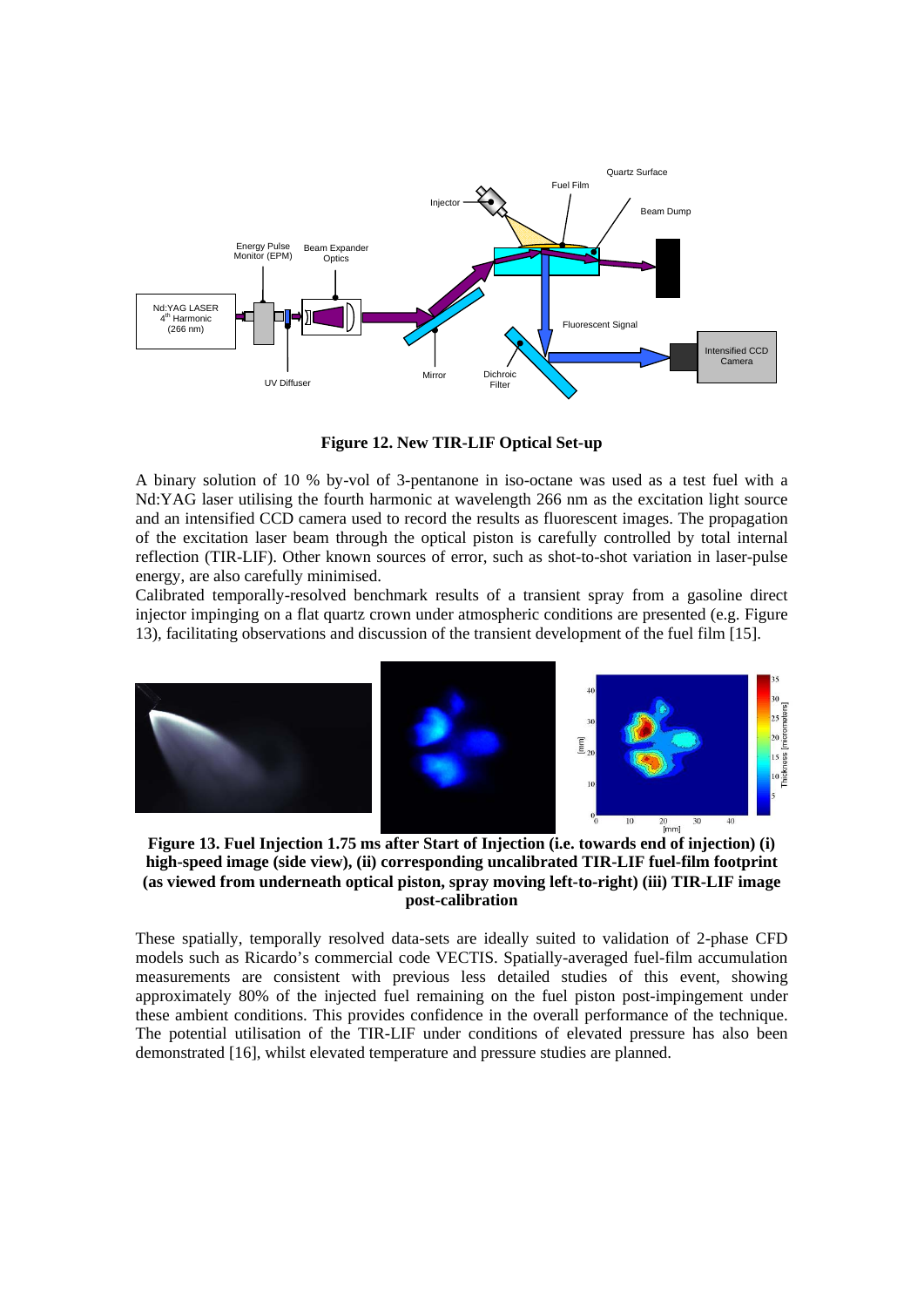#### **7.2 Development of Exciplex LIF (LIEF) for Airborne Relative Fuel-Air Ratios**

The purpose of this research programme [17] is to quantify the vapour fractions in an evaporating spray using Laser Induced Exciplex Fluorescence (LIEF), a problem of interest to gas turbine applications (e.g. LPP combustion systems). LIEF is an optical diagnostic technique that generates spectrally separated fluorescence signals from liquid and vapour phases of a spray, providing temporal and spatial resolution of both species simultaneously. A mixture of triethylamine (TEA) and benzene in isooctane was used as the test fuel for the purpose this gasoline engine application, as they have very similar properties to the mid-boiling point of gasoline. This mixture forms an exciplex complex upon excitation of a Nd:YAG utilising the fourth harmonic at wavelength 266nm. Two intensified CCD cameras were used to record the results as fluorescent images (Figure 14).



The experiments were performed in a nitrogen atmosphere, at three sets of ambient conditions to investigate the characteristics of vapour fraction at elevated ambient temperatures and pressures (Figure 14). Characterisation of the transient spray from a pressure swirl injector is presented, with observations of the spatial distribution of vapour and liquid fractions. Calibration of the vapour fractions was possible using a two-phase characterisation methodology (Figure 15), which again provide data compatible with the requirements of CFD validation. Quantitative analysis of vapour concentrations is discussed along with potential limitations for quantitative results for dense sprays [17].







 $T_a = 423 \text{ K}; P_a = 0.14 \text{ MPa}$   $T_a = 423 \text{ K}; P_a = 0.58 \text{ MPa}$   $T_a = 373 \text{ K}; P_a = 0.10 \text{ MPa}.$ **Figure 15. Exciplex-LIF vapour concentration measurements for different ambient conditions at 2.5ms after start of injection (left: binary liquid image, right: calibrated vapour concentration measurements)**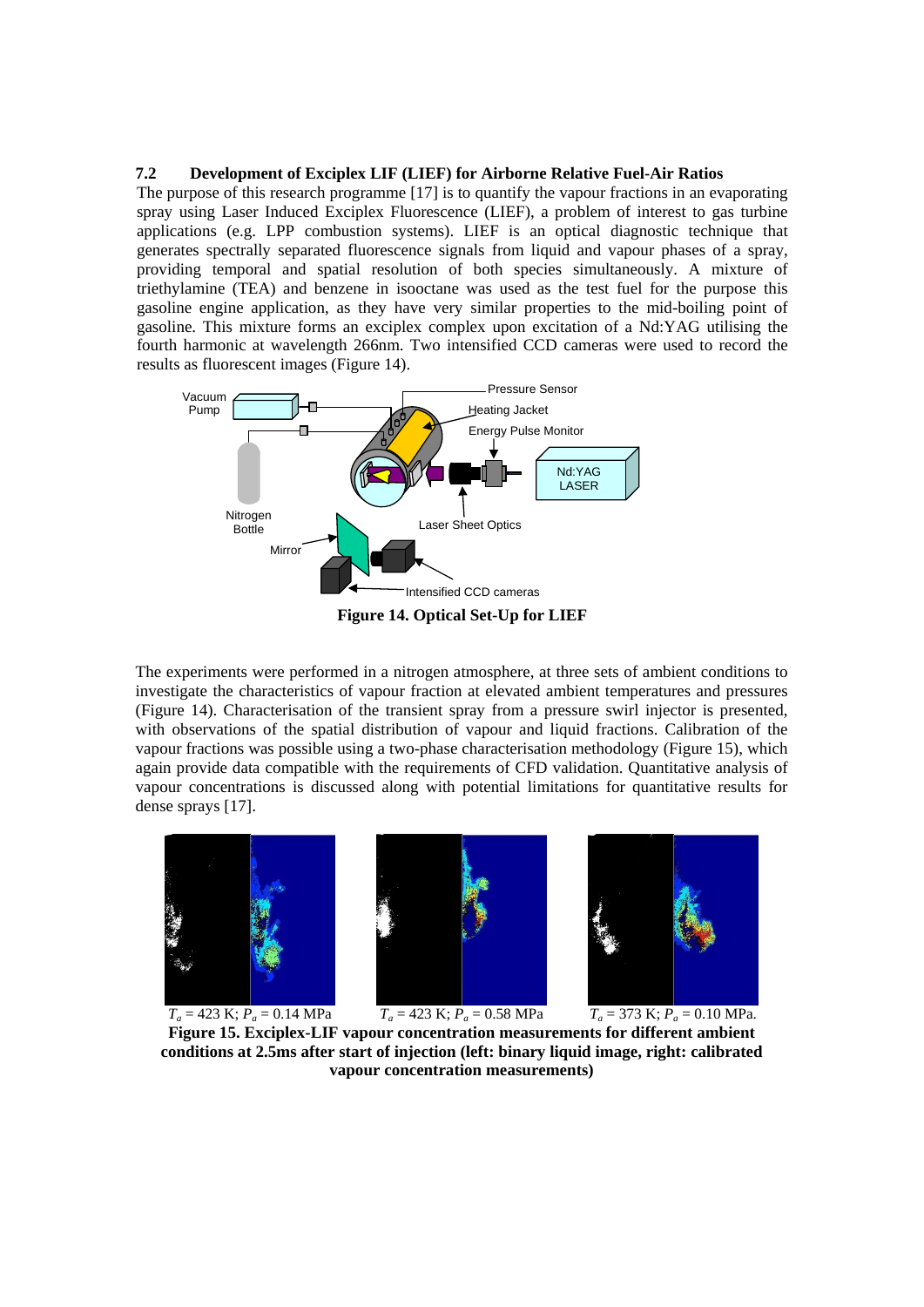## **8. HEAT/MASS TRANSFER AND NOVEL PROPULSION SYSTEMS**

Whilst no work was undertaken directly at GTRC in these areas, ongoing collaborative programmes are being developed which will be reported in subsequent years. The heat/mass transfer activity is being developed through the partnership with Ukrainian Academy of Science, through our honorary Professor and head of thermofluids in Kiev, Professor Artem Khalatov, who has been developing alternative gas turbine blade cooling technologies, such as use of dimples for example.

Concerning novel propulsion, an ongoing PhD programme is developing understanding of Pulse Detonation Engines (PDE) using liquid fuels, and will be undertaking a practical programme of work at GTRC in 2008/9. This programme did develop a new atmospheric rig facility at Cardiff School of Engineering for detailed visualisation secondary droplet breakup for validation of freeboundary droplet deformation and breakup numerical models.

# **9. PROFESSIONAL TRAINING AND ENGAGEMENT**

A 'sister' research centre was established in 2007/8 which co-locates with GTRC. This is the 'Corus Centre of Excellence in Energy and Waste Research' directed by co-author Professor A.J. Griffiths. Clearly there are strong synergies between the Corus Centre and GTRC, with a core of the same academic staff involvement, but with separate research and technical staff. One example of the complementary nature of the two Centres is the development and delivery of professional training 'short courses' to graduate and technical staff in the areas of 'Combustion Fundamentals' and 'Explosion Hazards'. In 2007/8, 50 Corus technical and graduate employees completed the short courses - .with very positive feedback - and which are continuing into GTRC financial year 2008/9.

GTRC also supports the EU Marie-Curie training programme through the INECSE consortium, led by ENEL, with the theme of Sustainable Energy and Environment. Two Marie-Curie fellows have studied at GTRC during 2007/8, one studying burning rates of alternative fuels under gas turbine conditions [3], and another who undertook a CFD modelling study investigated large-Eddy simulation of the GTRC HPOC burner on a 3-month secondment from his host institution, ENEL. Several other PhD students utilised the GTRC facilities to generate data contributing to their doctoral research programmes.

Finally, Masters Degree case studies are now annually hosted at GTRC as part of students' assessed work towards the Cardiff University MSc in 'Sustainable Energy and Environment'. Seventeen post-graduates undertook the GTRC 'Gas Turbine' case study in 2007/8.

Hence, a total of 75 students received training at GTRC in 2007/8, 50 on post-graduate degrees and short-courses, with the remainder technical and process engineering staff.

# **10. CONCLUSIONS**

The first year of operation for GTRC since its launch in October 2007 has seen the Centre fully utilised and successfully pursing its mission: As proposed, all the programmes undertaken in 2007/8 were utilised to validate existing (e.g. CFD) or develop new semi-empirical models of combustion or energy systems. Research has already been undertaken and published in five of the eight stated GTRC theme areas during the first year.

Innovation has further been demonstrated through the proposition of new optical diagnostic techniques and methodologies, identifying new phenomena and providing invaluable new validation data. These 2007/8 research and innovation programmes have collectively resulted in 14 publications in conference proceedings, with a further 6 journal papers currently under review. Six international companies in the sector directly sponsored work at GTRC during the year, with another 30 companies and universities indirectly engaged through joint industry sponsored or EU collaborative research programmes. About half of the annual utilisation time was invested in recommissioning the broad range of bespoke rigs and facilities originally donated by QinetiQ; about half of which have now been fully commissioned and utilised. Hence, 2008/9 is likely to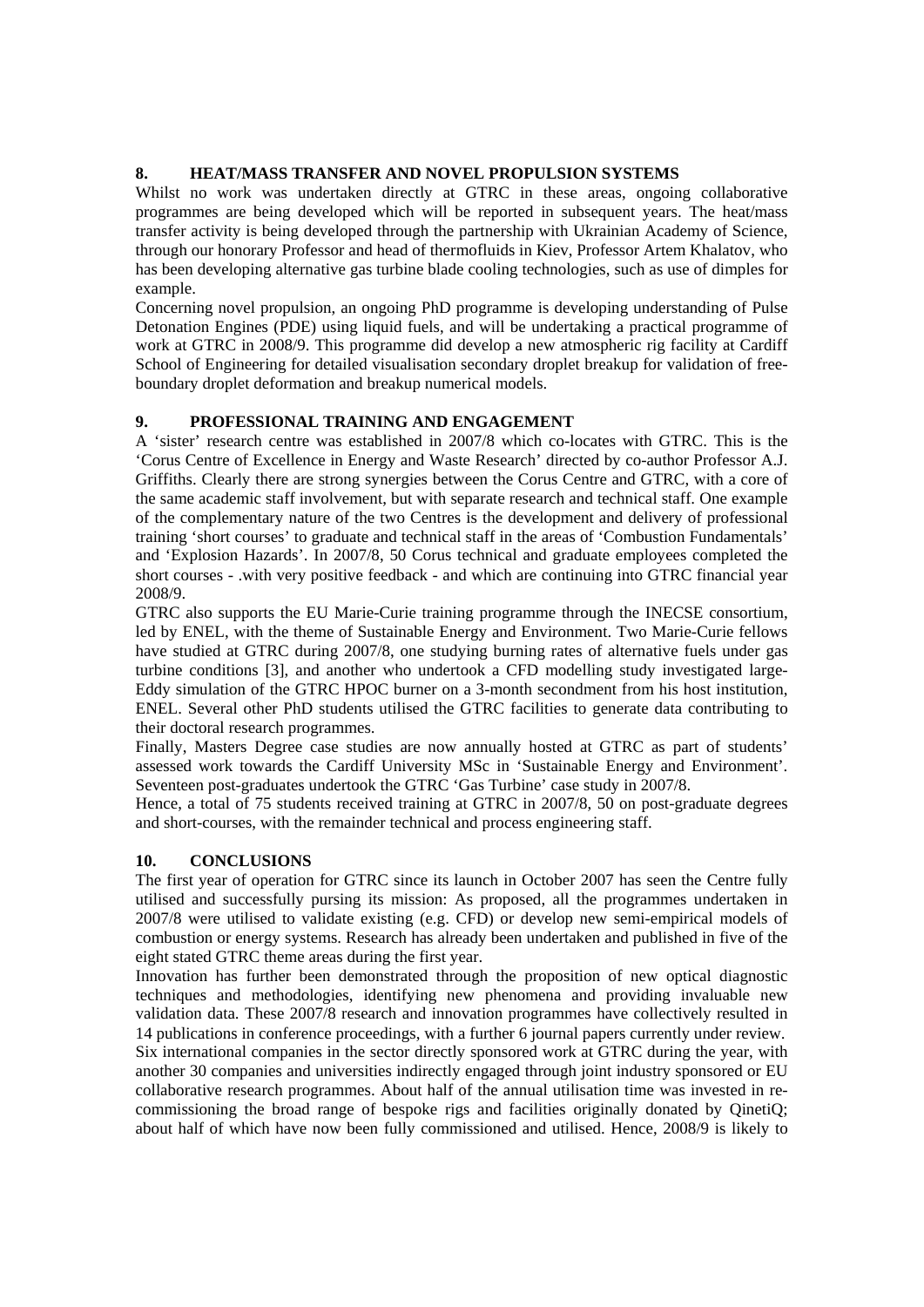show a similar utilisation pattern, with a significant proportion devoted to re-commissioning rigs and facilities prior to research utilisation.

In terms of training and engagement, the Centre was very successful during its first year, with some 75 post-graduate and technical engineering staff benefiting from degree or short CPD (continual professional development) training programmes. GTRC now co-locates with another industrial centre of excellence in 'Energy and Waste' research - the 'Corus Centre of Excellence' - hence building critical mass at the ECM2 site on the theme of 'Combustion and Energy Systems'.

Finally, during 2007/8 GTRC has made firm steps towards providing an exemplary model of how universities and industry can interface to effectively provide high-impact research and engagement with tangible economic benefits.

### **REFERENCES**

[1] Crayford A. P., Kay P. J., Bowen P. J., Morris S. M., Syred N. and Roberts P. A.., Burning Rate Characterisation Studies of Alternative Fuels in Cloud Chambers, Stationary Flames and New Gas Turbine Combustion Facilities, 15th IFRF Members Conference (2007)

[2] Bowen P. J., Numerical Simulation of Two-Phase Combustion Systems, Plenary Address, IFRF TOTEM-30, Hawaii (2007)

[3] Bagdanavicius A., Bowen P. J., Syred N., Kay P. J., Crayford A. P. and Wood J. P., Burning Velocities of Alternative Gaseous Fuels at Elevated Temperature and Pressure, 47th AIAA Aerospace Sciences Meeting, Orlando, USA, AIAA-2009-022 (2009)

[4] Wood J.P., Wedlock M.I., Miller M.N., Sims G.J., Liu K., Syed K., Bowen P.J., Crayford A. P. and Sevcenco Y.A., Detailed Internal Measurements of a Siemens Combustor Operating at Gas Turbine Relevant Conditions, GT2008-50790, ASME Turbo Expo, Estrel Berlin Hotel & Convention Center Berlin, Germany (2008)

[5] Syred N., A Review of Instability and Oscillation Mechanisms in Swirl Combustion Systems, Progress in Energy and Combustion Systems, 32: 2 93-161 (2006)

[6] Lucca-Negro O. and O'Doherty T., Vortex Breakdown: A Review, Progress in Energy and Combustion Science, 27 4 431-481 (2001)

[7] Valera-Medina A., Syred N. and Griffiths A.J., Characterisation of Large Coherent Structures in a Swirl Burner, AIAA Aerospace Sciences Meeting, Reno, Nevada, USA, AIAA 2008-1019 (2008)

[8] Valera-Medina A., Syred N. and Griffiths A., Visualization of Large Coherent Structures in a Swirl Burner, 14<sup>th</sup> International Symposium in Laser Techniques in Fluids Mechanics, Lisbon, Portugal (2008)

[9] Valera-Medina A., Syred N. and Griffiths A. J., Recognition of Large Coherent Structures in a Tangential Swirl Burner, 3rd International Conference on Heat and Mass Transfer and Hydrodynamics in Swirling Flows, Moscow, Russia (2008)

[10] Valera-Medina A., Syred N. and Griffiths A. J., Characterization of Large Coherent Structures in a Swirl Burner under Combustion Conditions, 47th AIAA Aerospace Sciences Meeting, Orlando, USA, AIAA 2009-646 (2009)